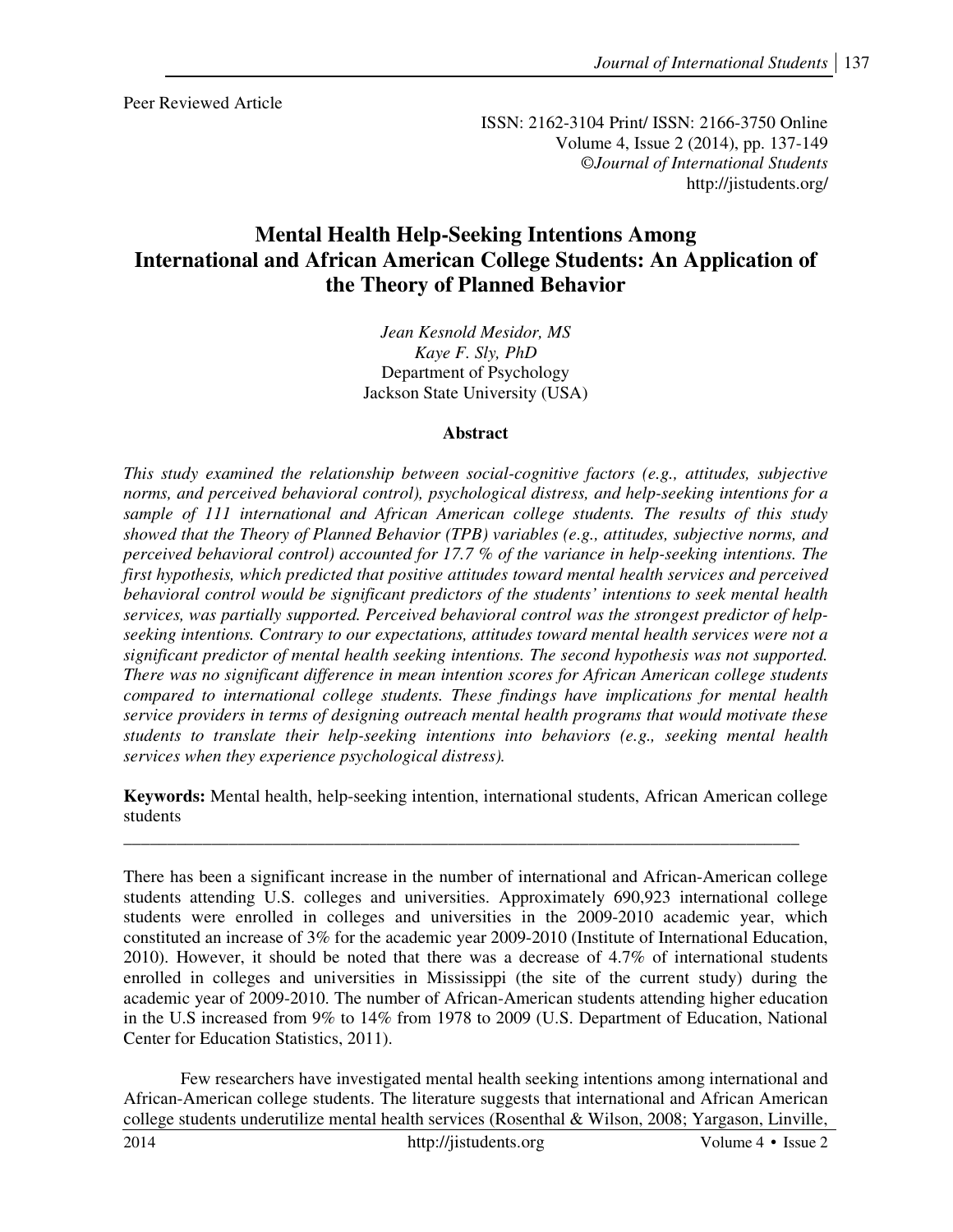& Zitzman, 2008; Mori, 2000; Davidson, Yakushka Sanford-Martens, 2004; Soet & Sevig, 2006). Underutilization refers to "an evaluative term applied to situations in which individuals who might benefit from services do not use them" (Rosenthal & Wilson, 2008, p. 61). The reasons many international and African-American college students are reluctant to seek help from mental health professionals remains unknown. However, the most frequent issues for the low mental health utilization and negative attitudes toward mental health services include cultural mistrust (Duncan  $\&$ Johnson, 2007; So, Gilbert, & Romero, 2005), attitudes toward mental health problems, African American spirituality (So, Gilbert, & Romero, 2005) and socioeconomic status (Duncan & Johnson, 2007). So et al. (2005) found that the more students are aware of their need for psychotherapeutic help, the greater their stigma tolerance, interpersonal openness, and confidence in mental health practitioners.

### **Theory of Planned Behavior**

Despite substantial support for the Theory of Planned Behavior (TPB) as a way of predicting health behavior, there have been few studies that have investigated the role of psychosocial factors (intentions, subjective norms, perceived behavioral control, and psychological distress) in mental health seeking intentions among international and African-American college students. Ajzen's (1991) Theory of Planned Behavior is a model that may help to explain the different psychosocial factors that contribute to the students' intentions to utilize mental health services. Ajzen's (1991) Theory of Planned Behavior, which is an extension of the Theory of Reasoned Action (Fishbein & Ajzen, 1975), suggests that a person's attitudes toward a given behavior, subjective norms in relation to the behavior and perceived control over the behavior are typically good predictors of intentions to perform the behavior. Ajzen's (1991) Theory of Planned Behavior has been used in a wide variety of research to predict and understand a range of behaviors, and help-seeking intentions (Skogstad, Deane, & Spicer, 2006; Mo & Mak, 2010; Westerhof, Maessen, de Bruijin, & Smets, 2008). To better understand this theory's utility for predicting mental health help-seeking intentions among international and African-American college students, it is critical to explore the influence of the components of this model on mental health utilization among these students.

#### **Attitudes on Intentions to Seek Mental Health Help**

Most studies that have examined the nature of attitudes towards help-seeking behaviors have not focused on the relationship between attitudes, intentions and help-seeking behavior, and even fewer have examined help seeking-behavior among diverse groups. Attitude describes the extent to which an individual has a positive or negative appraisal toward a specific behavior. Mitchell, Cort, Young, and Robert (2007) studied the attitudes and beliefs of African-American college students toward mental health treatment. Less than 5% of their sample reported that they would choose to talk to either a member of the clergy or a health professional. In addition, most of those students reported that they were more likely to rely on religion to deal with mental health issues because of perceived stigma associated with mental health treatment and negative attitudes towards seeking mental health services. Other studies have found that African-American male college students reported having negative attitudes toward counseling and were significantly less likely to utilize these services (Henderson, Geyen, Rouce, Griffith, & Kritsonis, 2007; Williams & Justice, 2010).

 Yakunina and Weigold (2011) studied Asian international students' intentions to seek counseling. They explored the relationship between cognitive variables (i.e., counseling attitudes and stigma concerns) and cultural factors (i.e., acculturation, Asian values, and loss-of-face concerns). They found that students who endorsed more traditional Asian values had less positive attitudes toward counseling and also reported lower help-seeking intentions. Conversely, loss-of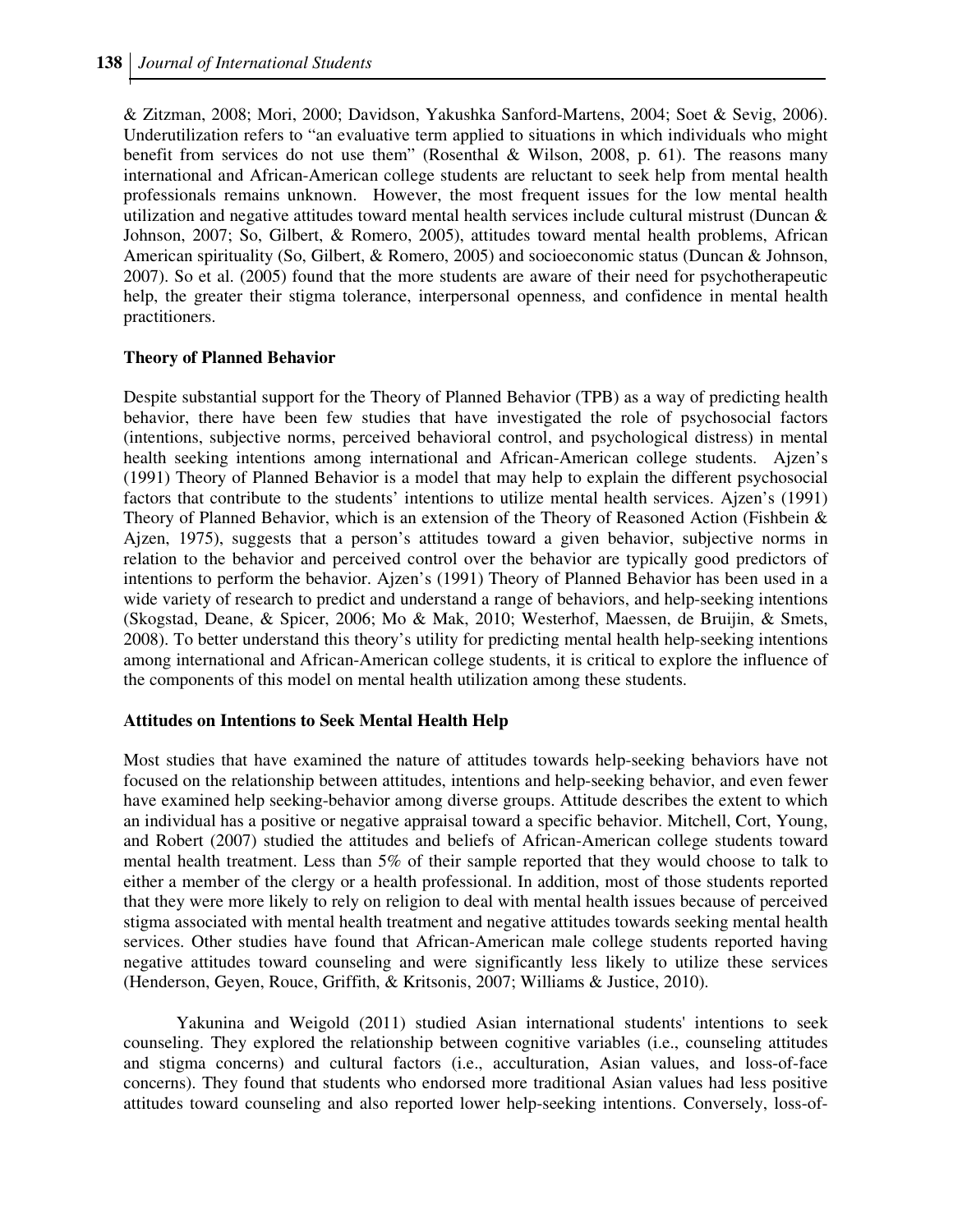face and stigma concerns were correlated with stronger intentions to seek counseling. Chang and Chang (2004) examined the relationship between Asian American and Asian international college students' attitudes toward seeking online professional psychological help and traditional face-toface professional psychological help. They found that students were receptive to seeking help by traditional face-to-face that online counseling services.

 Ramos-Sánchez and Atkinson (2009) examined the relationships between Mexican American acculturation, cultural values, gender, and help-seeking intentions among Mexican American community college students. The results of this study suggested as Mexican American students became more acculturated their attitudes toward help seeking become less favorable. Vogel, Michaels, and Gruss (2009) investigated parental attitudes and college students' intentions to seek therapy. They found that parents' attitudes were correlated with students' attitudes towards seeking therapy, which played an important role in influencing students' intentions to seek therapy for psychological and interpersonal issues. All of these studies suggest that attitudes about mental health services can influence intentions to seek mental health treatment. Masuda, Suzumura, Beauchamp, Howells, and Clay (2005) found that a person's attitude toward mental health services was one of the most important factors in determining help-seeking behavior.

# **Subjective Norms and Perceived Behavioral Control**

Subjective norms refer to the perceived social pressure of whether to perform or not to perform a behavior. While perceived behavioral control is the extent to which a person perceives the behavior to be performed as easy or difficult. Barksdale and Molock (2009) investigated the influence of perceived norms on mental health help seeking among African-American college students. They found that peer norms were more influential for males while family norms significantly influenced intentions to seek mental health services for females. Overall, peer norms and family norms were correlated with help-seeking intentions. Vogel, Wade, Wester, Larson, and Hackler (2007) examined how ones' social network influenced help seeking from mental health professionals. They found that being prompted to seek help and knowing someone who had sought help were related to positive expectations and positive attitudes towards mental health help-seeking.

 Stigma is another type of subjective norm that can influence mental health seeking behavior. Bathje and Pryor (2011) examined public and self-stigma in relation to mental health seeking services. They found that participants' endorsement of public stigma and self-stigma were independently related to attitudes towards seeking counseling. Self-stigma was found to be negatively associated with intention to seek help among college students (Wade et al., 2011). Masuda et al. (2009) found that Japanese international students, compared with US college students, reported having greater stigma toward individuals with psychological disorders. Miville and Constantine (2007) studied cultural values, counseling stigma, and intentions to seek counseling among Asian American college women. They found that there was a positive correlation between Asian cultural values and perceived counseling stigma. Importantly, they found that both Asian values and social stigma inversely correlated with intentions to seek counseling.

# **Psychological Distress and Mental Health Services**

 The amount of psychological distress experienced by an individual has been found to influence utilization of mental health services. In 2006, Soet and Sevig found that the types of psychiatric diagnosis most commonly reported by students were depression, eating disorder, anxiety, attention deficit/hyperactivity disorder, and posttraumatic stress disorder (PTSD). In a recent survey, 91% of counseling center directors reported a significant increase in the number of students with severe psychological problems on their campuses (Gallagher, 2010). According to the directors, 44% of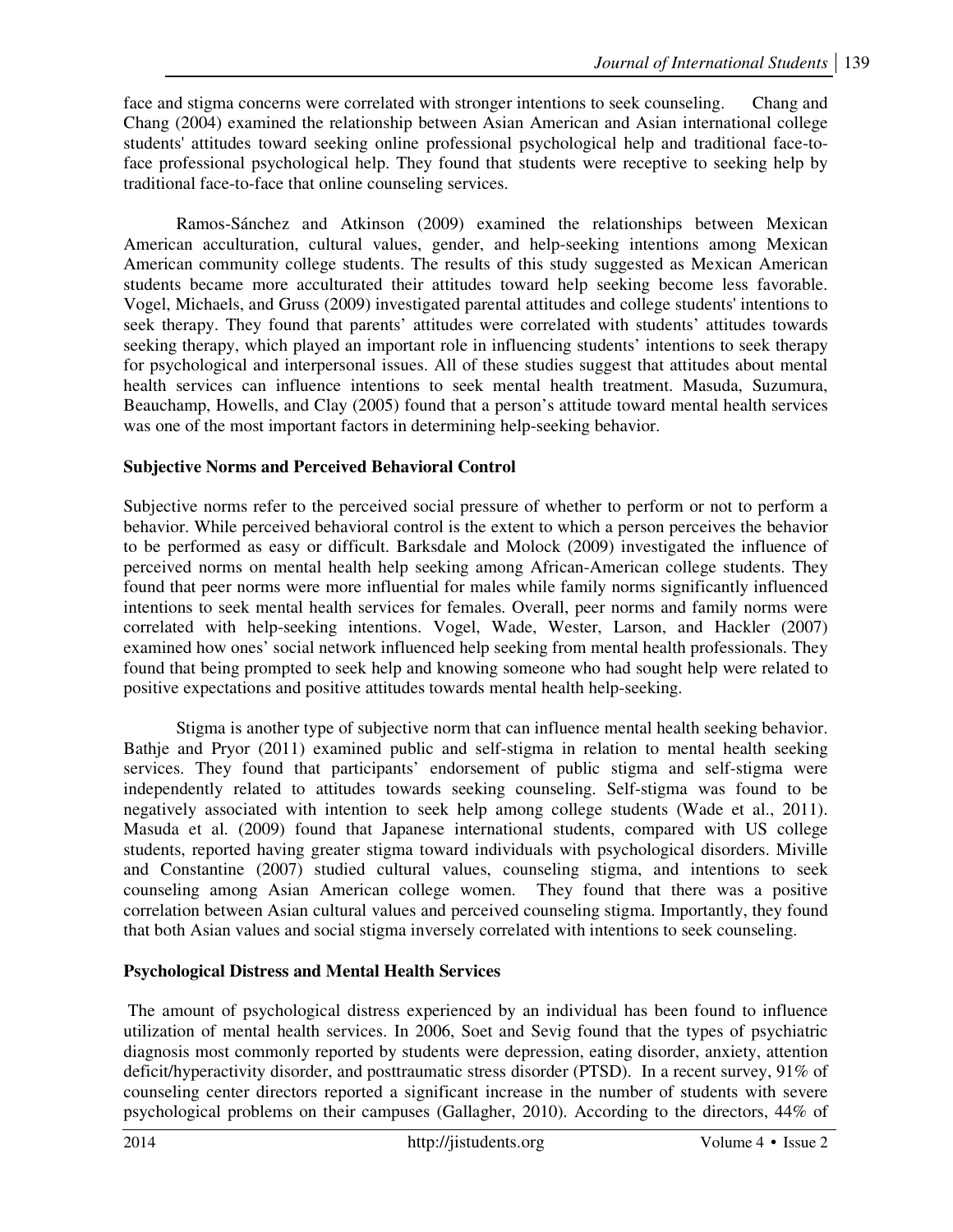their clients experience severe psychological problems. The National Leadership Council on African American Behavioral Health (NLC, 2009) reported that students attending Historically Black Colleges and Universities (HBCUs) are experiencing a wide variety of mental health issues including acute stress and generalized anxiety. Similarly, international students experience psychological issues including depression, anxiety, academic difficulty, relationship issues (Nilsson, Berkel, Flores, & Lucas 2004; Yi, Lin, & Kishimoto, 2003; Yokushko, Davidson, & Sanford-Martens, 2008), loneliness, and cultural adjustment (Yokushko, Davidson, & Sanford-Martens, 2008).

 However, research on the role of psychological distress and utilization of mental health services has been inconclusive. One study found a positive relationship between use of counseling services and level of psychological distress among college students. Students who reported having experienced higher levels of psychological distress were more likely to utilize mental health services (Rosenthal & Wilson, 2008; Yorgason et al., 2008). However, another study investigated general psychological distress symptoms and help-avoidance in young Australians (Wilson, 2010). This study found that higher levels of general psychological distress symptoms were significantly related to stronger intentions not to seek help from mental health professionals or from friends and family.

#### **Purpose of the Study**

 The underutilization of mental health services by African American and international college students has been well-documented. Most of the studies mentioned above have been mainly focused either on attitudes toward mental health and/or underutilization of mental health services among international and African American students. The purpose of the present study was to investigate the extent to which social-cognitive factors (e.g., attitudes, subjective norms, and perceived behavioral control), and psychological distress predicted help-seeking intentions for a sample of international and African American college students age 18 and above. It was hypothesized that positive attitudes toward mental health services and perceived behavioral control would be significant predictors of the students' intentions to seek mental health services. Additionally, African American college students would have higher mean total scores on the Intentions to Seek Counseling Inventory (ISCI) than the international college students. Higher scores on the Intentions to Seek Counseling Inventory reflect more positive attitudes toward mental health help-seeking intentions or a greater likelihood of seeking mental health services.

#### **Research Method**

#### **Participants**

Participants were students attending Jackson State University (JSU), a historically black university with an enrollment of over 9,000 students and English as second language students (ESL) at Belhaven University, a Christian liberal arts university with an enrollment of over 2,900 students. A total of 111 students of which 51 (45.9%) were males and 60 (54.1%) were females participated in this study. Approximately 74.8 % of the participants were under the age of 25, 18.9 % were between 25-26 years old, and 6.3 % were above 36 years old. In regard to citizenship status, 69.4% of participants indicated that they were U.S citizens, and 30.6% were international students, 25.5% of which have F-1 visas. Over 15% of participants were married, 83.8% were single, and .9% was divorced. Most of the participants were full-time (94.4%) undergraduate students. Approximately 15.1 of participants were freshmen, 14.2% were sophomores, 28.3% were juniors, 31.1% were seniors, and 11.3% were graduate students. The majority (71.2%) of the students self-identified as African Americans, 2.7 were Hispanics/Latinos, 9.9% were Asians, 5.4% were Europeans, and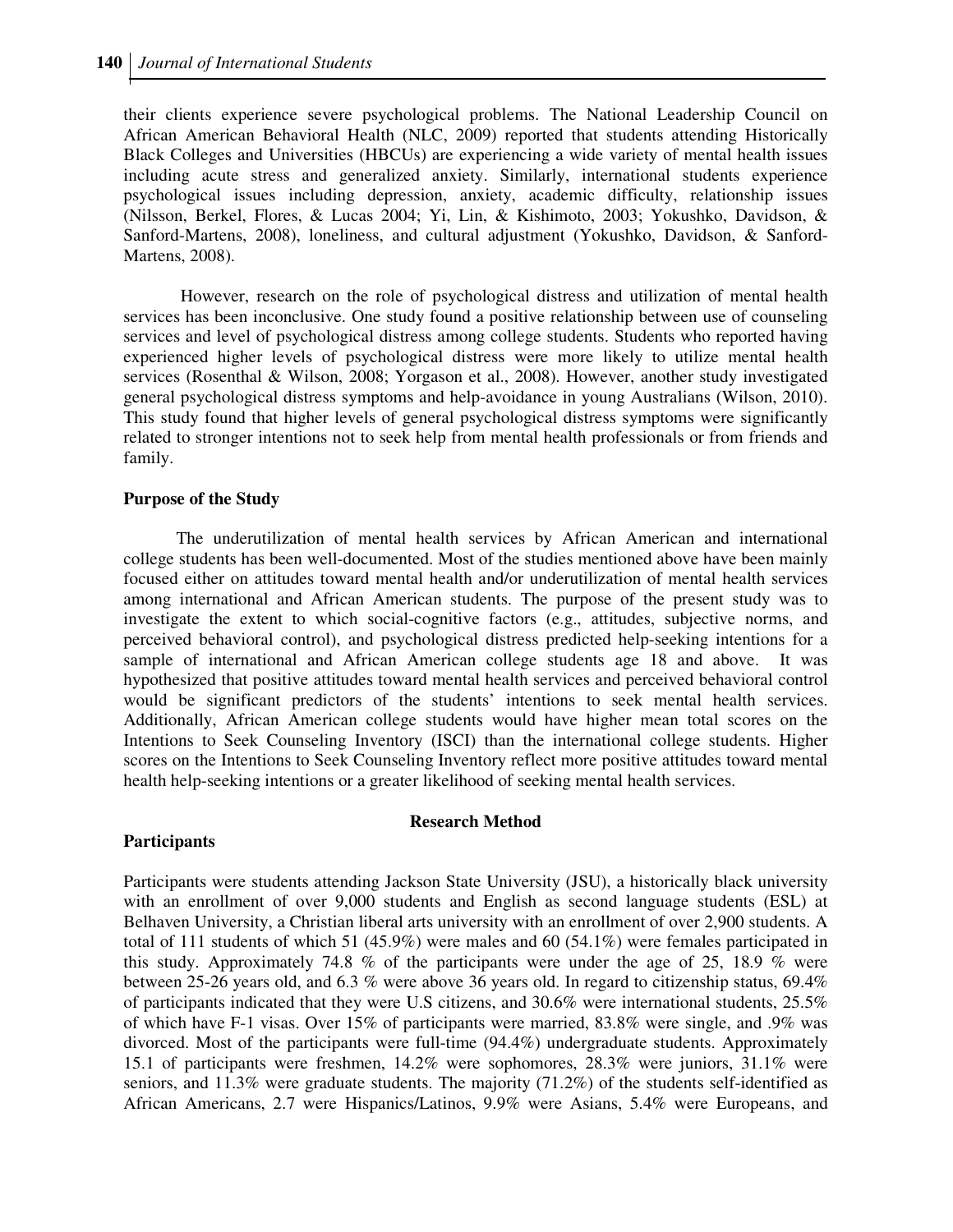10.8% indicated Other. Over 82% of participants were Christians, 7.6% were Muslins, .9 was Jews, and 2.8 were Hindu, .9% was Buddhists, .9% was Scientologists, .9% was Atheist, and 3.7% selected other.

|                                    | Number (n)     | Percentage | cum $\%$ |
|------------------------------------|----------------|------------|----------|
| <b>Ethnicity</b>                   |                |            |          |
| <b>Africans/ African Americans</b> | 79             | 71.2       | 71.2     |
| Asian                              | 11             | 9.9        | 73.9     |
| Hispanics/Latinos                  | 3              | 2.7        | 83.8     |
| European                           | 6              | 5.4        | 89.2     |
| Other                              | 12             | 10.8       | 100      |
| Gender                             |                |            |          |
| Female                             | 60             | 54.1       | 45.9     |
| Male                               | 51             | 45.9       | 100      |
| <b>Marital Status</b>              |                |            |          |
| Married                            | 17             | 15.3       | 15.3     |
| Single                             | 93             | 83.8       | 99.1     |
| Divorced                           | $\mathbf{1}$   | .9         | 100      |
| Age                                |                |            |          |
| Under 25                           | 83             | 74.8       | 74.8     |
| $26 - 35$                          | 21             | 18.9       | 93.7     |
| Above 36                           | $\overline{7}$ | 6.3        | 100      |
| <b>Nationality</b>                 |                |            |          |
| U.S. Citizens                      | 77             | 69.4       | 69.4     |
| Non-U.S. Citizens                  | 34             | 30.6       | 100.0    |
| F1-Visa                            | 28             | 25.2       | 25.5     |
| <b>Religious Affiliations</b>      |                |            |          |
| Christianity                       | 90             | 81.1       | 82.6     |
| Islam                              | 8              | 7.2        | 7.3      |
| Judaism                            | 1              | .9         | .9       |
| Hinduism                           | 3              | 2.7        | 2.8      |
| <b>Buddhism</b>                    | 1              | .9         | .9       |
| Scientology                        | 1              | .9         | .9       |
| <b>Atheist Agnostic</b>            | 1              | .9         | .9       |
| Other                              | $\overline{4}$ | 3.6        | 3.7      |
| <b>Student Classification</b>      |                |            |          |
| Freshman                           | 16             | 14.4       | 15.1     |
| Sophomore                          | 15             | 13.5       | 14.2     |
| Junior                             | 30             | 27.0       | 28.3     |
| Senior                             | 33             | 29.7       | 31.1     |
| Graduate                           | 12             | 10.8       | 11.3     |
| Full time                          | 104            | 93.7       | 95.4     |
| Part-time                          | 5              | 4.5        | 4.6      |

Table 1  *Frequency Distribution of Student Demographic Characteristics*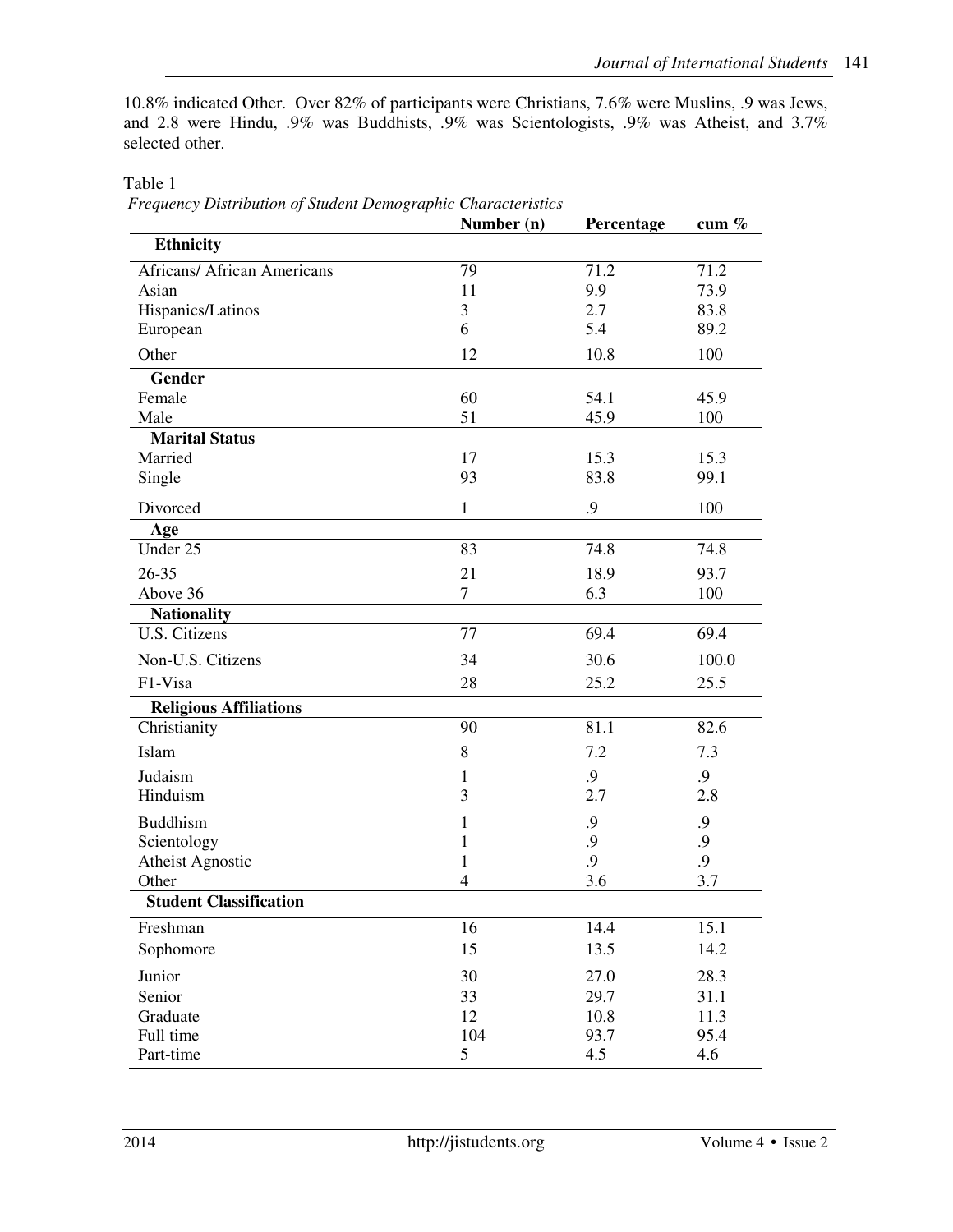#### **Measures**

In addition to demographic items, participants completed three instruments: the Intentions to Seek Counseling Inventory (ISCI; Cash, Begley, McCown, & Weise, 1975), Inventory of Attitudes toward Seeking Mental Health Services (IASMHS; Mackenzie, Knox, Geroski & Macaulay, 2004), and Depression, Anxiety, and Stress Scale- 21 (DASS 21; Lovibond and Lovibond, 1995).

 *Demographic Questionnaire.* The demographic measure assessed the essential demographic information for the participants. Participants were asked to indicate their sex, citizenship, country of origin, marital status, college classification, racial/ethnic background, religion affiliation, and their history of mental health services.

 *Intentions to Seeking Counseling*. The participants' intention to seek counseling services was measured with the Intentions to Seek Counseling Inventory (ISCI; Cash et al. 1975). The ISCI is a 17-item likert scale designed to assess the participants' intentions or willingness to seek counseling if they were to experience the following problems, such as relationship difficulties, depression, personal concerns, and drug-related problems. Items are rated from 1 (very unlikely) to 4 (very likely). The ISCI has adequate internal consistency estimates for its three subscales measuring .90 for Interpersonal Problems, .86 for Drug/ Alcohol Problems, and .71 for Academic Problems (Cepeda-Benito & Short, 1998). In this study only 15 items were administered to the participants. For the current sample, the internal consistency was .86 for the total score.

 *Attitudes, Subjective Norms, and Perceived Behavioral Control.* The Theory of Planned Behavior (TPB) variables (i.e attitudes, subjective norms, and perceived behavioral control) were measured with the Attitudes toward Seeking Mental Health Services (IASMHS; Mackenzie et al. 2004). The IASMHS is a 24-items likert scale ranging from 0 to 4 (0, disagree, 4, agree) designed to assess individual's attitudes towards seeking professional psychological services. The IASMHS consists of three factor subscales, Psychological Openness, Help-seeking Propensity, and Indifference to Stigma, which contain items measuring the three components (e.g., attitude, subjective norms, perceived behavioral control) of Ajzen's (1991) Theory of Planned Behavior. Ajzen's three components, attitude, subjective norms, and perceived behavioral control correspond respectively to Mackenzie, Knox, Gekoski, and Macaulay (2004) subscales, psychological openness, indifference to stigma, and help-seeking propensity. The IASMHS has internal consistency for the subscales ranging from 0 .76 to 0.82 and the alpha coefficient for the full scale inventory is 0.87. The IASMHS has high test-retest reliability for Psychological Openness ( $r =$ 0.86) and Indifference to Stigma ( $r = 0.91$ ), and moderate for Help-seeking Propensity ( $r = 0.64$ ). For the current sample, the internal consistency was .72 for the total score, .60 for Psychological Openness subscale, .51 for Indifference to Stigma, and .73 for Help-seeking Propensity.

 *Psychological Distress.* The participants' psychological distress was assessed with the Depression Anxiety Stress Scale (DASS-21; Lovibond & Lovibond, 1995). The DASS-21 is a set of three self-report scale consisting of 21 items originated from the full version of the DASS, which assesses depression, anxiety, and stress symptoms over the past week. Participants were asked to rate the extent to which they have experienced depression, anxiety, and stress *over the past week* using a 4-point severity/frequency scale. Henry and Crawford (2005) indicated that the DASS-21 has a reliability of .88 for the Depression scale, .82 for the Anxiety scale, .90 for the Stress scale, and .93 for the Total scale. The internal consistency was .94 for the total score, .86 for Depression scale, .85 for the Anxiety scale, and .87 for the Stress scale. Furthermore, the DASS-21 has adequate construct validity and can be used to assess the levels of depression, anxiety, and stress (Henry & Crawford, 2005).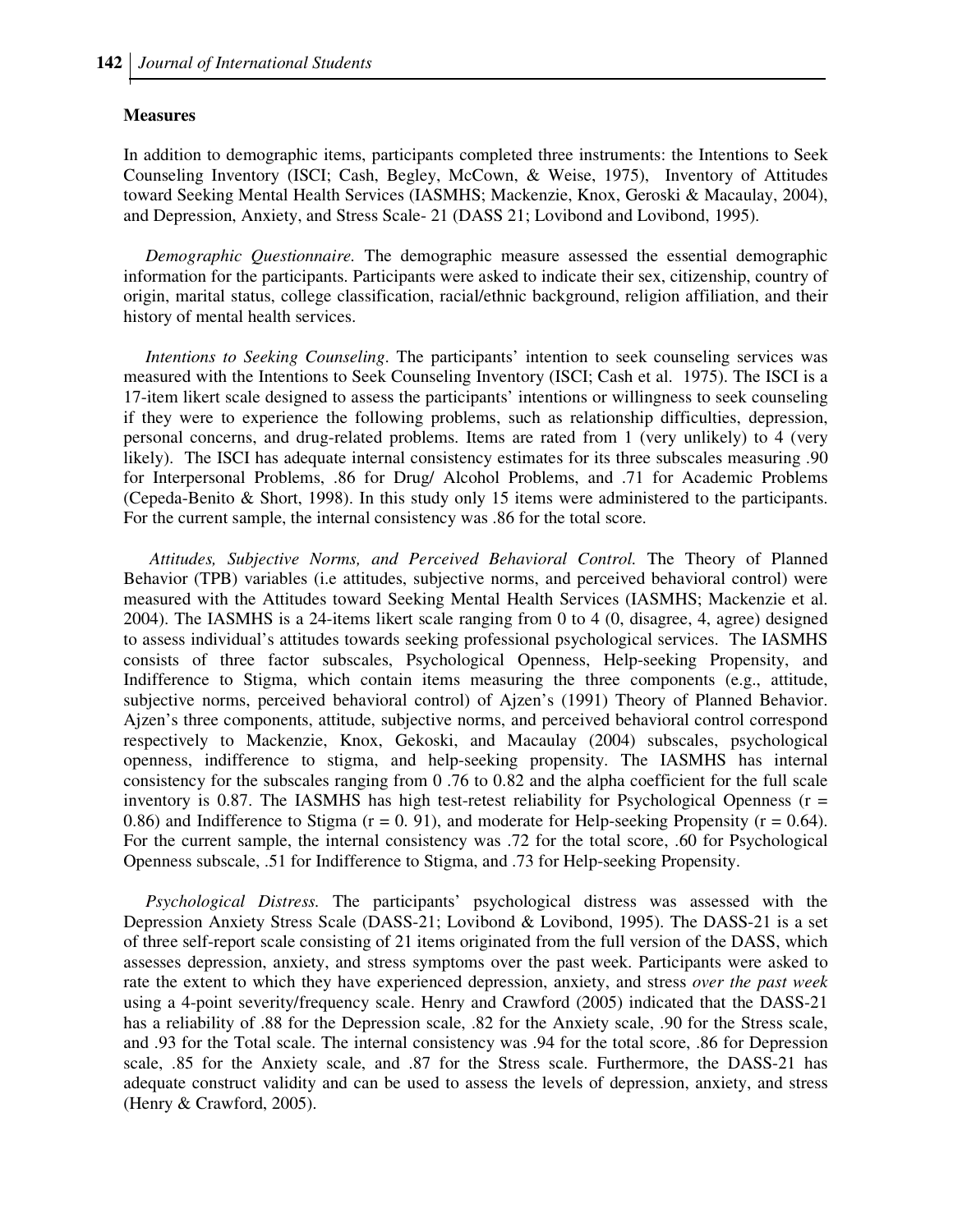# **Procedure**

Participants were recruited from different departments at Jackson State University, including the Jackson State University Department of International Studies and from Belhaven University's English as Second language (ESL) Program. Student participation was solicited for this research project. Interested participants received a consent form with information explaining the purpose of the study. After the signed consent forms were collected, an assessment package containing demographic, intentions to seek mental health, assessment of theory of planned behavior, and psychological distress questionnaires was given out to the participants. The assessment package took participants 20 to 30 minutes to complete.

# **Analyses**

A power analysis was conducted to determine the sample size needed. The results of the statistical power analysis suggested that for the multiple regression analysis (with 4 predictors, alpha level .05, anticipated effect size .15, and a desired power level of .90); the minimum required sample size was 108 participants. For the T-test directional hypothesis, a minimum of required sample size of 102 participants (51 participants per group) was needed (alpha level .05, Cohen's d =.5, desired power .80). Statistical analyses were carried out using PASW Statistic version 19.

 Correlational analyses were used to examine the relationship between the variables (e.g., attitude, subjective norm, perceived behavioral control, intentions, and psychological distress). In addition, a standard multiple regression analysis was conducted to determine each variable's (e.g., attitudes, subjective norm, perceived behavioral control, and psychological distress) contribution to intentions to seek mental health services. A T-test was performed to compare help-seeking intentions among international and African American college students.

# **Results**

Approximately 61% of the sample indicated that it is important to integrate or to incorporate religious values into therapy treatment. With respect to issues experienced in the past 12 months, the most common problems were relationship issues (37.8%), academic difficulty (24.3%), death of someone close (19.8%), serious illness (8.1%), being arrested (4.5%), and alcohol and drug (2.7%). Approximately 17.1% of the sample reported that they have seen a mental health professional (e.g., psychologist, psychiatrist, school or university counselor, clinical social worker) for help with emotional and/or mental problems. Approximately 5.4% indicated that they were currently seeing a mental health professional for emotional and/or mental problems.

Overall, participants scored  $33.84$  (*SD* = 10.56) on the Intentions to Seek Counseling Inventory (ISCI), indicating that they were less likely to seek mental health services when they experienced problems. The participants had overall average scores of  $57.92$  (*SD* = 11.54) out of 96 on the full scale Attitudes towards Seeking Mental Health Services (IASMHS), which suggests positive general attitudes toward seeking mental health services. Participants had the following mean scores on the IASMHS subscale: Help-seeking Propensity (*M* = 21.52; *SD* = 5.88).Indifference to Stigma ( $M = 20.22$ ;  $SD = 5.00$ ), and Psychological Openness ( $M = 17.01$ ;  $SD$  $= 5.60$ ). The participants' overall scores on the DASS21 were 24.59. On the Stress subscale, they had a mean score of 10.26 (*SD* = 10.26). Subscale score were similar for Anxiety ( $M = 7.68$ ; *SD* = 9.14) and Depression ( $M = 7.28$ ;  $SD = 8.63$ ). These scores suggested no significant problems with anxiety, depression, or stress.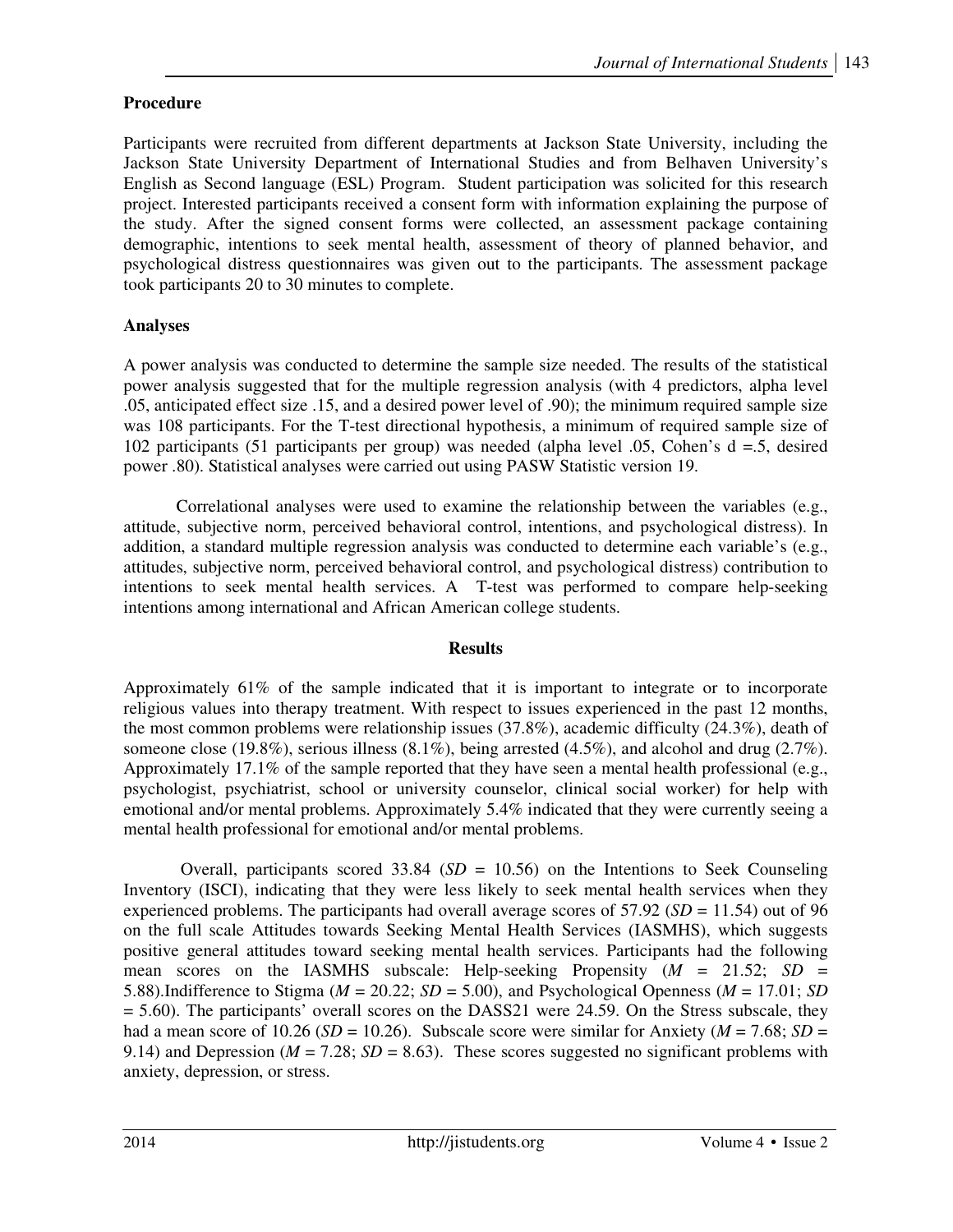| <b>Variables</b>             | <b>Mean</b> | <b>Std. Deviation</b><br>10.58 |  |
|------------------------------|-------------|--------------------------------|--|
| Intentions                   | 33.84       |                                |  |
| <b>Total IASMHS</b>          | 57.92       | 11.54                          |  |
| Attitudes                    | 16.68       | 5.57                           |  |
| Subjective Norms             | 19.75       | 4.97                           |  |
| Perceived Behavioral Control | 21.30       | 5.92                           |  |
| <b>Total DASS21</b>          | 24.59       | 26.15                          |  |
| Depression                   | 7.28        | 8.63                           |  |
| Anxiety                      | 7.68        | 9.14                           |  |
| <b>Stress</b>                | 10.41       | 10.26                          |  |

Table 2 *Mean intentions, Attitudes, and Depression, Anxiety and Stress ratings* 

Pearson product moment correlations were conducted to examine the relationship between the variables (e.g., attitudes, subjective norms, perceived behavioral control, intentions, and psychological distress). The results of the correlational analyses suggested that psychological distress and intentions  $(r = .21, p < .05)$  were positively correlated. Psychological distress and attitudes and were inversely related  $(r = -.27, p < .001)$ . Additionally, psychological distress and subjective norms were also inversely related  $(r = -0.29, p < 0.001)$ . There was a significant moderate positive relationship between attitudes and subjective norms (*r* =.59, *p* < .001).

Table 3

*Students Intercorrelation between Intentions, Psychological Distress, Attitudes, Subjective Norms, and Perceived Behavioral Control*

| Variable                                                                                                                   |         |          |          |          |
|----------------------------------------------------------------------------------------------------------------------------|---------|----------|----------|----------|
| 1. Intentions                                                                                                              | $.21**$ | -08      | $-.00.$  | $.39***$ |
| 2. Psychological Distress                                                                                                  |         | $-27***$ | $-29***$ | .15      |
| 3. Attitudes                                                                                                               |         |          | $.59***$ | .02      |
| 4. Subjective Norms                                                                                                        |         |          |          | .10      |
| 5. Perceived Beh. Control                                                                                                  |         |          |          |          |
| $\mathbf{A} \mathbf{A}$ and $\mathbf{A}$ and $\mathbf{A}$ and $\mathbf{A}$ and $\mathbf{A}$ and $\mathbf{A}$<br>$\sim$ 001 |         |          |          |          |

 *Note.* \**\*p < .05,* \*\**\*p < .001*

The first hypothesis stated that positive attitudes toward mental health services and perceived behavioral control would be significant predictors of the students' intentions to seek mental health services. A standard multiple regression analysis was performed to test this hypothesis. Intention to seek mental health services was the dependent variable and the Theory of Planned Behaviors variables (e.g., attitudes, subjective norms, and perceived behavioral control) and psychological distress were the independent variables. The model (e.g., attitudes, subjective norms, perceived behavioral control, and psychological distress) accounted for 17.7 % of the variance in intentions to seek mental health services,  $F(4, 91) = 4.88$ ,  $p < .001$ . The strongest predictor, perceived behavioral control ( $\beta = .36$ ), made a statistically significant contribution in the prediction of intentions to seek mental health services, followed by psychological distress ( $\beta$  = .14), attitudes ( $\beta$  = -.09), and subjective norms ( $\beta$  = 0.05).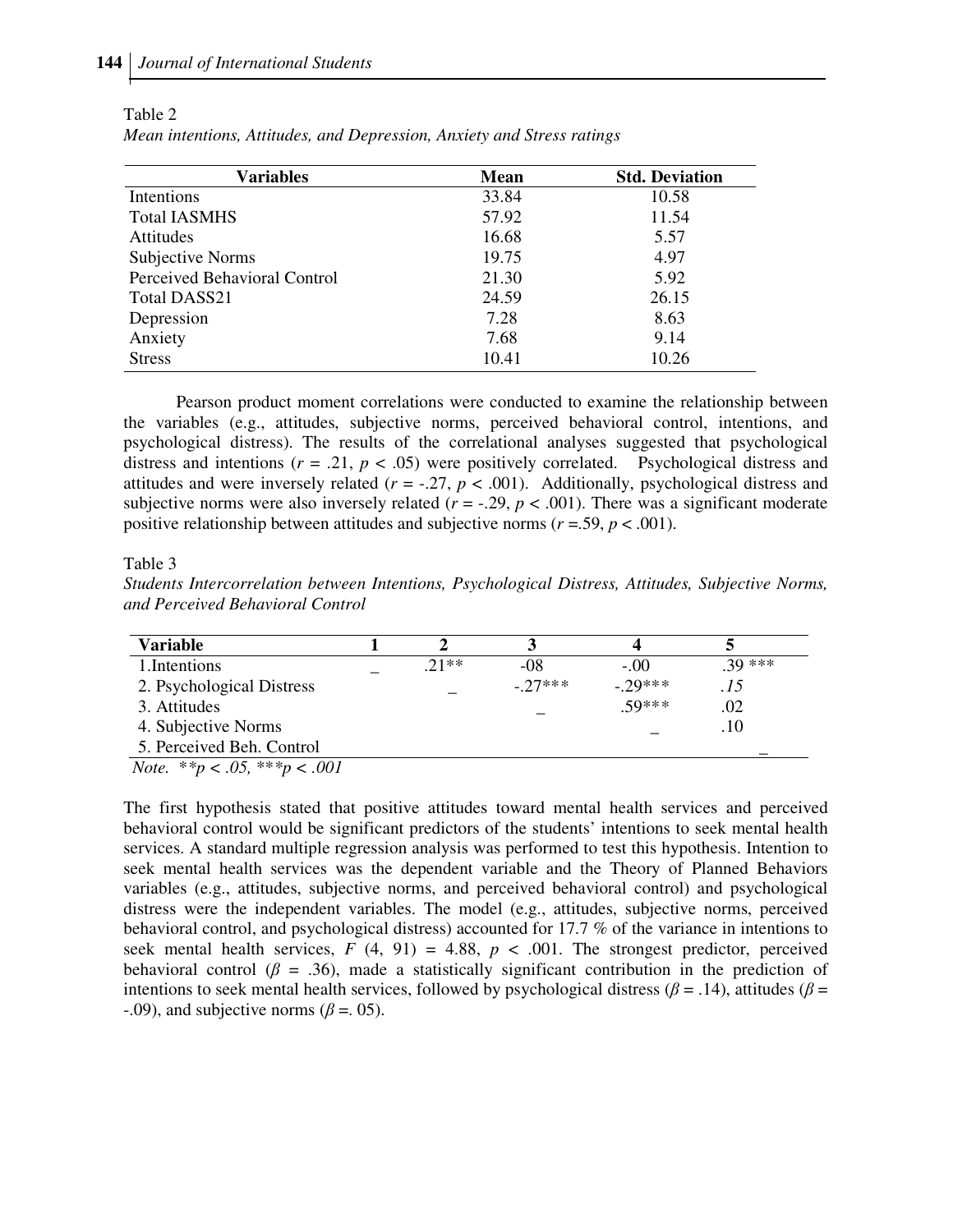### Table 4

| <b>Variable</b>               |        | SE  |        |
|-------------------------------|--------|-----|--------|
| <b>Psychological Distress</b> | .05    | .04 | $-.14$ |
| Attitudes                     | $-.16$ | .23 | $-.09$ |
| Subjective Norms              | . 1 1  | .26 | .05    |
| Perceived Beh. Control        | .64    |     | $.36*$ |

*Multiple Regression Analysis for Students' Psychological Distress, Attitudes, Subjective Norms, and Perceived Behavior Control* 

*Note.*  $R^2 = .17.$  \*p < .001

The second hypothesis stated that African American college students will have higher mean total scores on the Intentions to Seek Counseling Inventory (ISCI) than the international college students. To test this hypothesis an independent sample t-test was performed to compare the intentions scores for African Americans ( $n = 72$ ) and international ( $n = 31$ ) college students. There was no significant difference in mean intentions scores for African American college students (*M* = 33.89; *SD* = 10.08) compared to international college students ( $M = 33.74$ ; *SD* = 11. 85) *t* (101) = .064,  $p = .95$ ).

### **Discussion**

The present study examined the extent to which social-cognitive factors (e.g., attitudes, subjective norms, and perceived behavioral control), and psychological distress predicted help seeking intentions for a sample of international and African American college students age 18 and above. The first hypothesis, which predicted that positive attitudes toward mental health services and perceived behavioral control would be significant predictors of the students' intentions to seek mental health services, was partially supported. This hypothesis was based on Ajzen's (1991) Theory of Planned Behavior that proposes that attitudes about a behavior, subjective norms, and perceived behavioral control are predictors of intentions. As hypothesized, perceived behavioral control was found to be a significant predictor of the students' intentions to seek mental health services; however, contrary to the hypothesis, attitudes did not predict intentions to seek mental health services by African American and international students.

 Perceived behavioral control, which measures the perceived capacity to perform the behavior (seeking mental health services), was the only social cognitive variable that was a significant predictor of intentions to seek mental health services. The construct of perceived behavioral control is used interchangeably with Bandura's self-efficacy construct. Perceived behavioral control is conceived of as an individual's perceptions of their ability to perform a particular behavior (Ajzen, 1991). The present findings suggest that students who believed they had the necessary resources or abilities were more likely to seek mental health services. Based on Ajzen's (1991) Theory of Planned Behavior, perceived behavioral control predicted not only intentions, but also the actual behaviors. Perceived behavioral control and psychological distress were positively correlated with help-seeking intentions, suggesting that the students who reported high psychological distress and perceived that they had some control over the situation (in the form of access and available resources) were more likely to seek mental health services.

 Psychological distress was the second predictor of intentions to seek mental health services. Students who experienced psychological distress were more likely to seek out mental health services. This is consistent with Rosenthal and Wilson (2008) who also found that students who were psychologically distressed were more likely to have sought mental health services. However,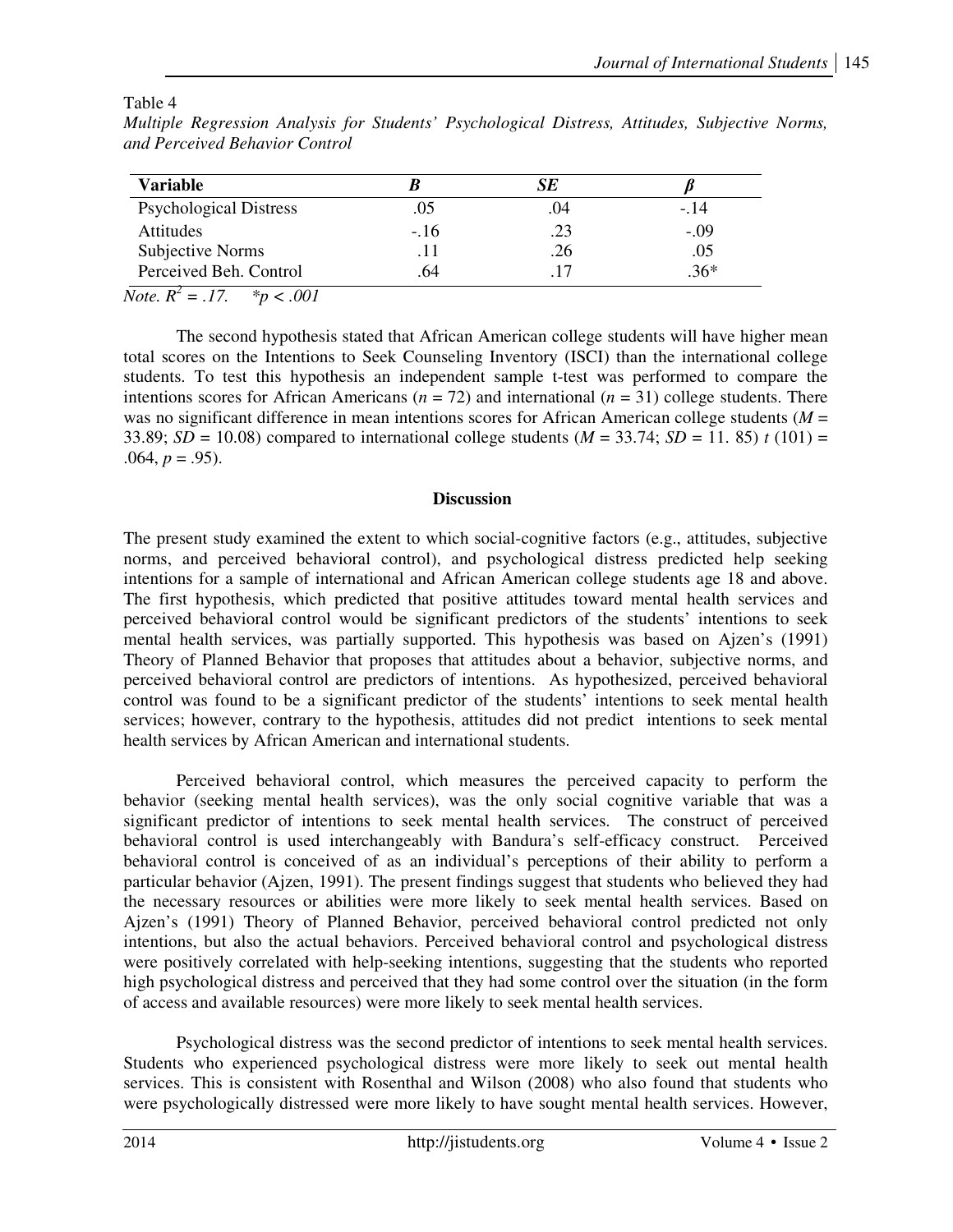this finding is inconsistent with Mo and Mak's (2010) study in which they found that mental health had no significant effect on their participants' help-seeking intentions.

 It should be noted that over 17 percent of the sample in this study reported that they had sought mental health services in the past and over  $5\%$  were receiving services at the time of this study. Thus, many of the participants were already familiar with psychological services and those who were suffering from significant psychological distress were more likely to seek mental health services to help alleviate their distress. Thus, familiarity with mental health services likely influenced their intentions to seek mental health services in the future.

 Contrary to our expectations, attitudes toward help-seeking was not a strong predictor of the students' help-seeking intentions, suggesting that the students' attitudes toward mental health may not influence their help-seeking intentions. This finding is inconsistent with other studies on helpseeking attitudes with different populations. Skogstad et al. (2006) found that attitude was the strongest predictor of the prisoners' help-seeking intentions. The participants' overall average scores on the Attitudes towards Seeking Mental Health Services (IASMHS) suggested positive general attitudes toward seeking mental health services; however, attitude was a weak predictor of the students' intentions to seek mental health services. One possible explanation for this finding is that most of the students in this study had positive attitudes toward mental health services so they did not regard attitudes as an important factor for determining help seeking intentions. Having access to mental health services during times of psychological distress was viewed as more important.

 The second hypothesis, which predicted that African American college students would have higher mean total scores on the Intentions to Seek Counseling Inventory (ISCI) than the international college students did not receive support in the current study. The students' overall mean scores in the ISCI suggested low help-seeking intentions. Low intentions to seek help may reflect alternative coping strategies and/or that many of the students did not report serious life problems (e.g., the main problem reported was relationship issues). It is also possible that no significant difference was found between the African American and international students' mean scores on the Intentions to Seek Counseling Inventory (ISCI) because the international college students who participated in this study may have become more acculturated to American culture, which influenced their help-seeking intention. Additionally, since at least one-fifth of the sample reported past use of mental health services, it stands to reason that some of the international student may have had previous mental health experience.

 Several limitations to this study need be acknowledged. First, a larger sample of international college students was desirable for this study. Second, most of the international students were English as Second Language (ESL) students. Thus, it was difficult to assess errors associated with misunderstanding the questions in the surveys, which may have influenced our findings. Third, the study did not incorporate a measure of cultural factors, such as acculturation, or cultural mistrust. Future studies may investigate the influence of cultural factors, such as acculturation on racial and ethnic minority students' help-seeking intentions and actual help-seeking behaviors.

#### **Conclusion**

This study examined the relationship between social-cognitive factors (e.g., attitudes, subjective norms, and perceived behavioral control), psychological distress, and help-seeking intentions for a sample of international and African American college students. We found that the Theory of Planned Behavior variables (attitudes, subjective norms, and perceived behavioral control)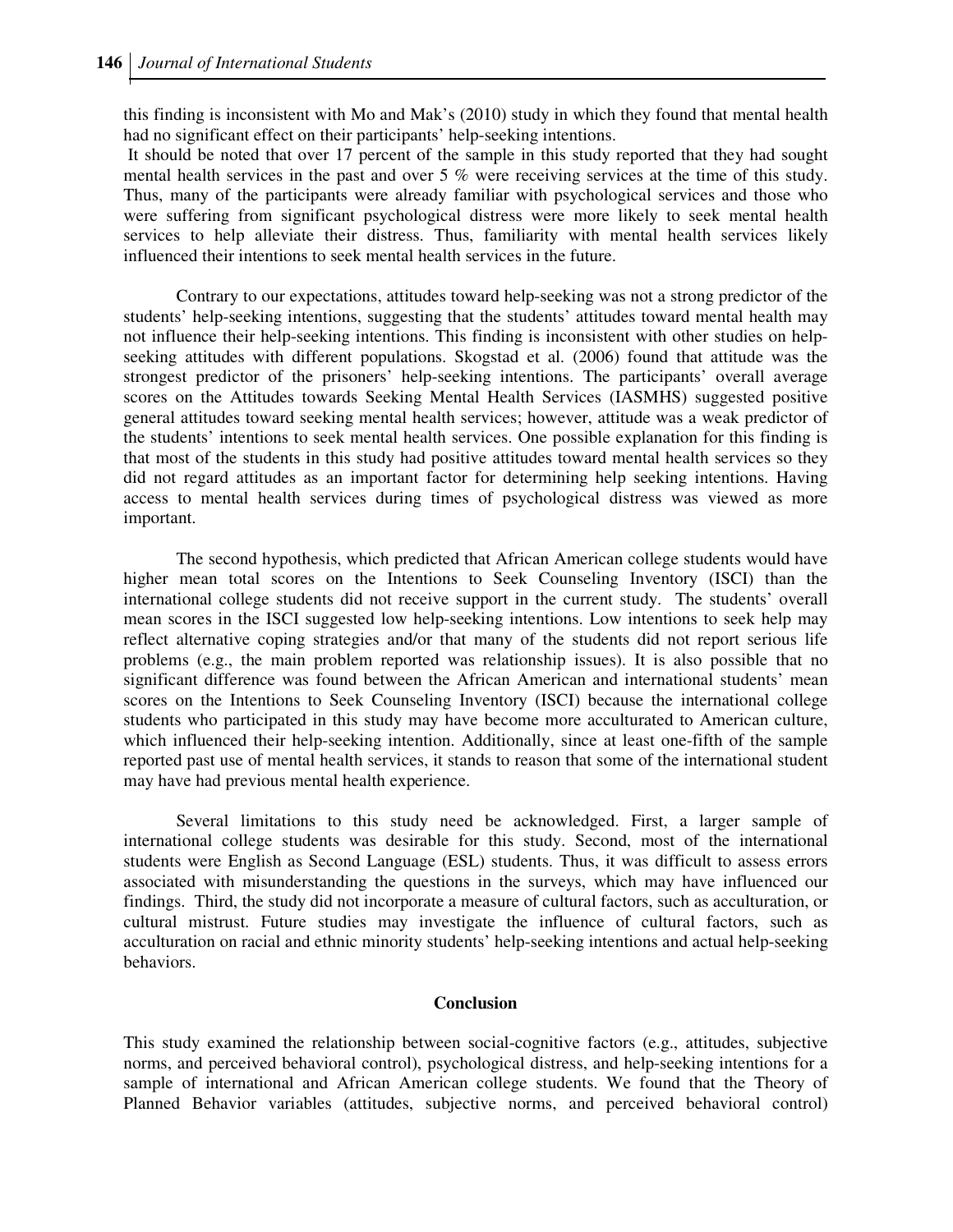accounted for a substantial amount of the variance in help-seeking intentions. Perceived behavioral control was the strongest predictor of help-seeking intentions. Contrary to our expectations, attitudes toward mental health services were not a significant predictor of mental health seeking intentions. There was no significant difference in the mean intention scores for African American college students compared to international college students. Despite the limitations, this study's main contribution to the literature is the finding that the students' perceived behavioral control was a significant predictor of help-seeking intentions. In other words, when the students perceived that they had access to the necessary resources, they were more likely to report intentions to seek mental health services if they experienced psychological distress. In addition, this study demonstrated that the theory of planned behavior can be used to understand help-seeking intentions among African Americans and international college students. These findings also have important implications for mental health service providers who design outreach mental health programs that motivate or encourage African American and international students to translate their help-seeking intentions into behaviors (e.g., seeking mental health services when they experience psychological distress).

### **References**

- Ajzen, I. (1991). The theory of planned behavior. *Organizational Behavior and Human Decision Process, 50*, 179-211.
- Barksdale, C. L., & Molock, S. D. (2009). Perceived norms and mental health help seeking among African American college students. *Journal of Behavioral Health Services & Research*, *36*(3), 285-299. doi:10.1007/s11414-008-9138-y
- Bathje, G., & Pryor, J. (2011). The relationships of public and self-stigma to seeking mental health services. *Journal of Mental Health Counseling*, *33*(2), 161-176.
- Cash, T. F., Begley, P. J., McCown, D. A., & Weise, B. C. (1975). When counselors are heard but not seen: Initial impact of physical attractiveness. *Journal of Counseling Psychology*, *22*(4), 273-279. doi:10.1037/h0076730.
- Cepeda-Benito, A., & Short, P. (1998). Self-concealment, avoidance of psychological services, and perceived likelihood of seeking professional help. *Journal of Counseling Psychology, 45*(1), 58-64. doi:10.1037/0022-0167.45.1.58
- Chang, T., & Chang, R. (2004). Counseling and the internet: Asian American and Asian international college students' attitudes toward seeking online professional psychological help. *Journal of College Counseling, 7*(2), 140.
- Davidson, M., Yakushka, O. F., & Sanford-Martens, T. C. (2004). Racial and ethnic minority clients' utilization of a university counseling center: An archival study. *Journal of Multicultural Counseling & Development*, *322*, 59-271.
- Duncan, L. E., & Johnson, D. (2007). Black undergraduate students' attitude toward counseling and counselor preference. *College Student Journal, 41*(3), 696-719.
- Fishbein, M., & Ajzen, I. (1975). *Belief, Attitudes, Intentions, and Behavior: An Introduction to Theory and Research*. Reading, MA: Addison-Wesley.
- Gallagher, R. P. (2010). National survey of counseling center directors. The International Association of Counseling Services, Inc.
- Henderson, F., Geyen, D., Rouce, S. D., Griffith, K., & Kritsonis, W. (2007). Mental health Service usage by students attending a historically Black College/University.
- Henry, J. D., & Crawford, J. R. (2005). The 21-item version of the Depression Anxiety Stress Scales (DASS–21): Normative data and psychometric evaluation in a large non-clinical sample. *British Journal of Clinical Psychology*, *44*, 227–239.
- Institute of International Education, Open Doors (IIE) (2010). International student enrollment in the U.S. Retrieved from http://www.iie.org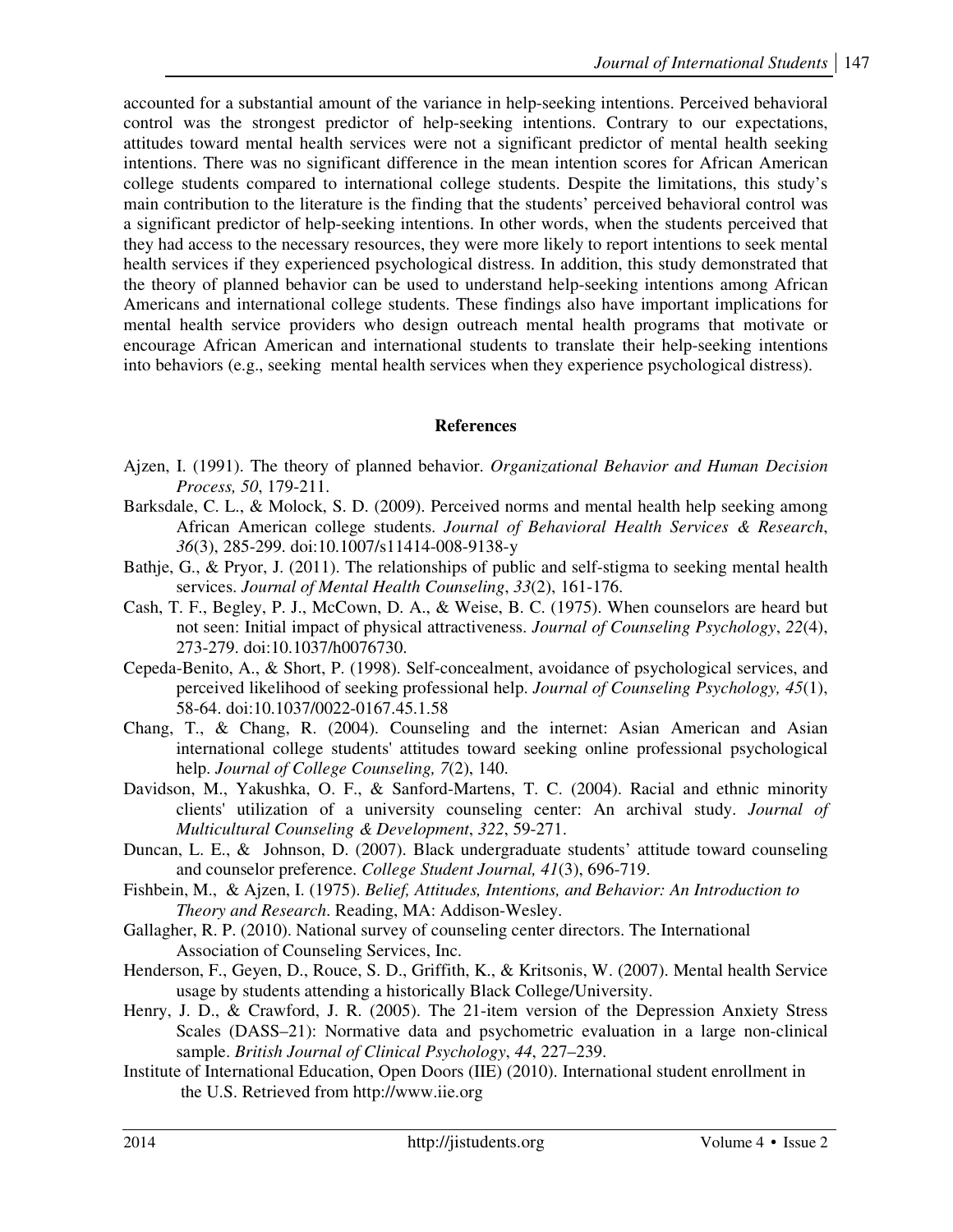- Lovibond, S. H., & Lovibond, P. F. (1995). Manual for the depression anxiety stress scales. Sydney: Psychology Foundation.
- Mackenzie, C. S., Knox, V., Gekoski, W. L., & Macaulay, H. L. (2004). An adaptation and extension of the attitudes toward seeking professional psychological help scale. *Journal of Applied Social Psychology, 34*(11), 2410-2435. doi:10.1111/j.1559-1816.2004.tb01984.x.
- Masuda, A., Hayes, S. C., Twohig, M. P., Lillis, J., Fletcher, L. B., & Gloster, A. T. (2009). Comparing Japanese international college students' and U.S. college students' mental-healthrelated stigmatizing attitudes. *Journal of Multicultural Counseling & Development, 37*(3), 178-189.
- Masuda, A., Suzumura, K., Beauchamp, K. L., Howells, G. N., & Clay, C. (2005). United States and Japanese college students' attitudes toward seeking professional psychological help. *International Journal of Psychology*, *40*(5), 303-313. doi:10.1080/00207590444000339
- Mitchell, M., Cort, M., Young, G., & Roberts, L. (2007). African American college students'attitudes toward mental health treatment. *Still Not Equal* (pp. 367-378). Peter Lang Publishing, Inc
- Miville, M. L., & Constantine, M. G. (2007). Cultural values, counseling stigma, and intentions to seek counseling among Asian American college women. *Counseling and Values*, *52*(1), 2- 11. doi:10.1002/j.2161-007X.2007.tb00083.x
- Mo, P., & Mak, W. (2009). Help-seeking for mental health problems among Chinese. *Social Psychiatry & Psychiatric Epidemiology*, *44*(8), 675-684. doi:10.1007/s00127-008-0484-0.
- Mori, S. (2000). Addressing the mental health concerns of international students. *Journal of Counseling & Development*, *78*(2), 137-144.
- National Leadership Council (NLC) (2009). Historically Black Colleges and Universities psychosocial needs assessment and counseling center personal surveys. Retrieved from http://www.endmentalhealthdisparities.net/documents/NLCHBCUPsych.pdf
- Nilsson, J. E., Berkel, L. A., Flores, L. Y., & Lucas, M. S. (2004). Utilization rate and presenting concerns of international students at a university counseling center: Implications for outreach programming. *Journal of College Student Psychotherapy, 19*, 49-59.
- Ramos-Sánchez, L., & Atkinson, D. R. (2009). The Relationships between Mexican American acculturation, cultural values, gender, and help-seeking intentions. *Journal of Counseling & Development*, *87*(1), 62-71.
- Rosenthal, B., & Wilson, W. (2008). Mental health services: Use and disparity among diverse college students. *Journal of American College Health*, *57*(1), 61-68.
- Skogstad, P., Deane F. P., & Spicer J. (2006). Social-cognitive determinants of help-seeking for mental health problems among prison inmates. *Criminal Behaviour and Mental Health*, *16*(1-2), 43-59.
- So, D. W., Gilbert, S., & Romero, S. (2005). Help-seeking attitudes among African American college students. *College Student Journal, 39*(4), 806-816.
- Soet, J. E. & Sevig, T.D. (2006). Mental health issues facing a diverse sample of college students: Results from the College Student Mental Health Survey (CSMHS). *NASPA Journal, 43*(3), 410 - 431.
- U.S. Department of Education, National Center for Education Statistics. (2011). *Digest of Education Statistics, 2010. http://nces.ed.gov/programs/digest/d10/ch\_3.asp*.
- Vogel, D. L., Michaels, M. L., & Gruss, N. J. (2009). Parental attitudes and college students' intentions to seek therapy. *Journal of Social and Clinical Psychology*, *28*(6), 689-713.
- Vogel, D. L., Wade, N. G., Wester, S. R., Larson, L., & Hackler, A. H. (2007). Seeking help from a mental health professional: The influence of one's social network. *Journal of Clinical Psychology, 63*(3), 233-245. doi:10.1002/jclp.20345